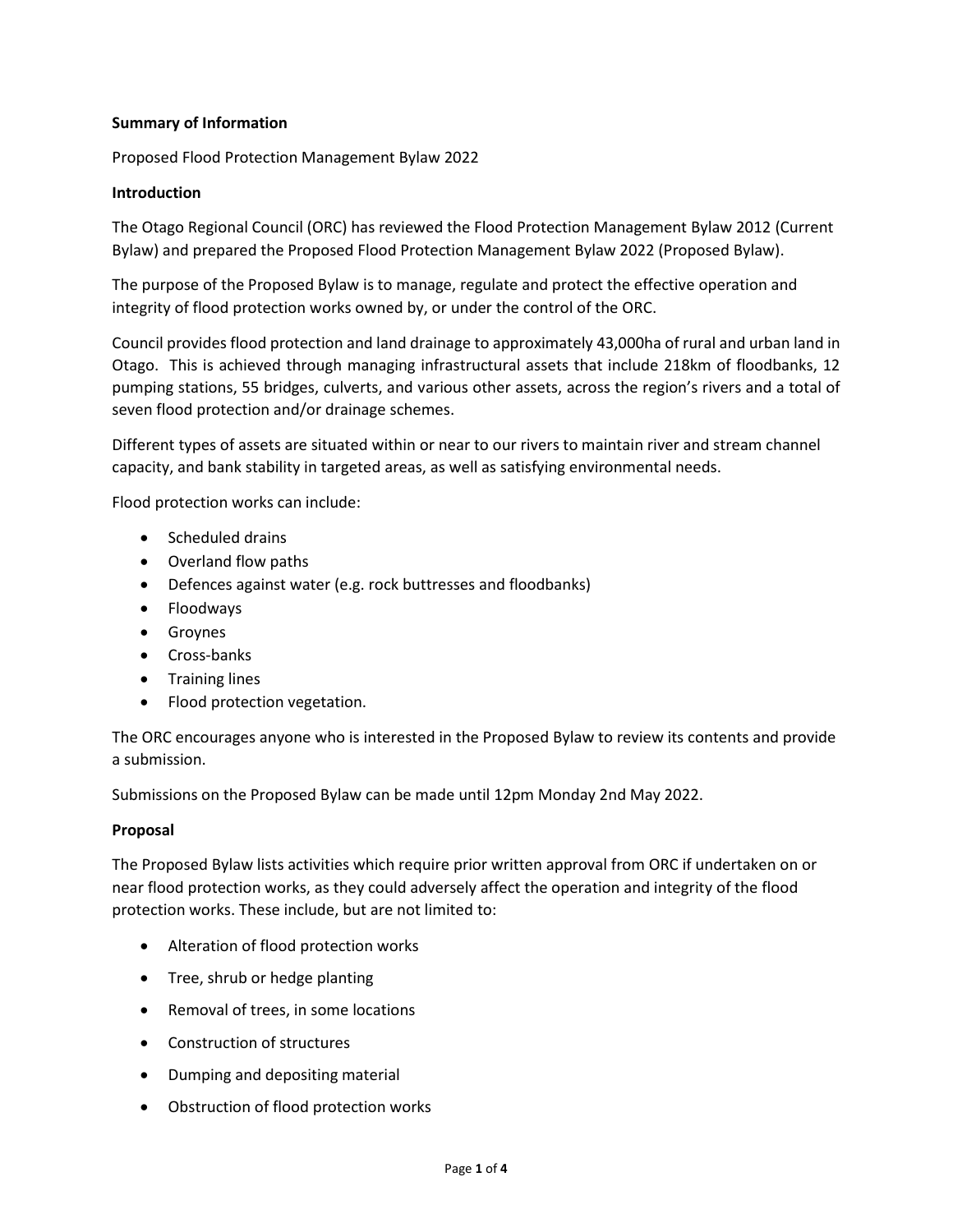- Removal, interference or operation of machinery and equipment
- Earthworks

Proposed changes to the Current Bylaw include:

- Expanding the land disturbance restrictions to include all earthworks
- Allowing cultivation within 20m of a defence against water (such as a floodbank, spillway or retaining wall) and within 50m of a groyne or cross-bank
- Recording that the Proposed Bylaw does not apply to ORC employees, or persons authorised by ORC, who are carrying out maintenance or emergency works on its flood protection assets
- Adding of the Albert Town rock buttress and Shotover training line and associated flood protection vegetation to the relevant schedules
- Restrictions around the planting or growing of shrubs, hedges or trees within specified areas
- Restrictions around removing trees on or near defences against water
- Restrictions around removing or altering structures between the bank of a river and any associated defence against water
- Combining 'plantings' and 'anchored tree protection' under 'flood protection vegetation' and implementing specific rules (e.g., restricting stock grazing) within these areas
- Provision for an objections process
- Additional details on the revocation process (when authorities are cancelled) including the ability of ORC to revoke an authority immediately where flood protection works are compromised
- Adding diagrams of drains, overland flow paths and defences against water in Appendix 1
- Expanding the details required in the application form
- Updating maps in the Schedules
- Adding or amending definitions to support changes in the Proposed Bylaw

Note: No physical works are proposed as part of this review.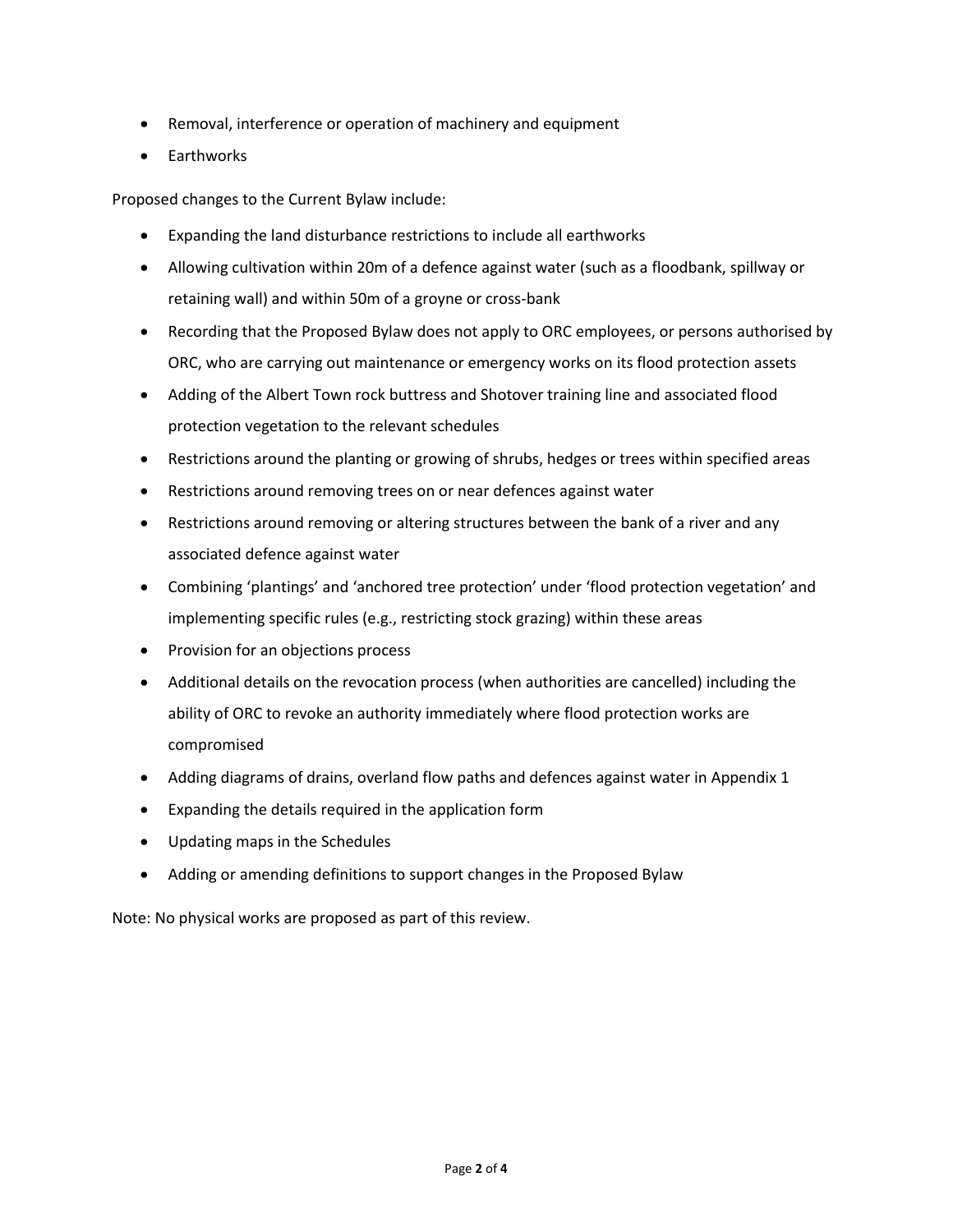**Area where the Proposed Bylaw applies is shown on Figure 1.**



**Figure 1: Map showing where the Bylaw applies across ORC's flood protection assets**

#### **Timeline:**

| $\bullet$ | Public notification | Thursday 31 March 2022   |
|-----------|---------------------|--------------------------|
|           | • Submissions close | Mon 2 May 2022, 12.00 pm |
|           | $\bullet$ Hearing   | 4 May 2022               |
|           | • Council Decision  | 22 June 2022             |
|           |                     |                          |

Please indicate in your submission if your wish to speak to your written submission at a hearing. The hearing will be heard online by a panel.

### **Statement of Proposal and Consultation**

The Statement of Proposal includes:

- Proposed Flood Protection Management Bylaw 2022
- The reasons for the proposal